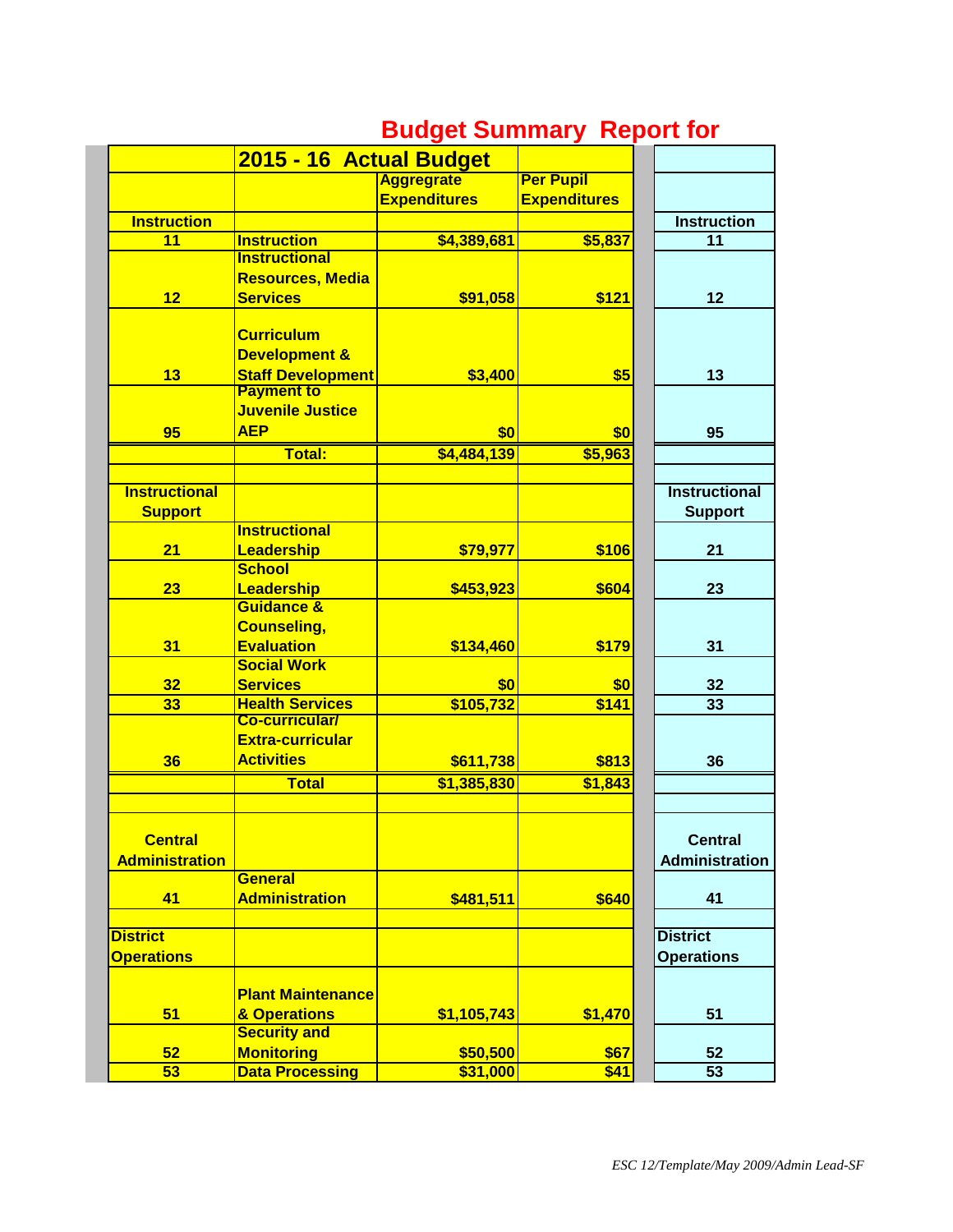|                     | <b>Student</b>           |             |         |                     |
|---------------------|--------------------------|-------------|---------|---------------------|
| 34                  | <b>Transportation</b>    | \$169,209   | \$225   | 34                  |
| $\overline{35}$     | <b>Food Services</b>     | \$366,885   | \$488   | $\overline{35}$     |
|                     | <b>Total:</b>            | \$1,723,337 | \$2,292 |                     |
|                     |                          |             |         |                     |
| <b>Debt Service</b> |                          |             |         | <b>Debt Service</b> |
| 71                  | <b>Debt Service</b>      | \$1,180,682 | \$1,570 | 71                  |
|                     |                          |             |         |                     |
| <b>Other</b>        |                          |             |         | <b>Other</b>        |
|                     | <b>Community</b>         |             |         |                     |
| 61                  | <b>Service</b>           | \$0         | \$0     | 61                  |
|                     | <b>Facilities</b>        |             |         |                     |
|                     | <b>Acquisition and</b>   |             |         |                     |
| 81                  | <b>Construction</b>      | \$0         | \$0     | 81                  |
|                     |                          |             |         |                     |
|                     | <b>Contracted</b>        |             |         |                     |
|                     | <b>Instructional</b>     |             |         |                     |
|                     | <b>Services Between</b>  |             |         |                     |
| 91                  | <b>Public schools</b>    | \$50,000    | \$66    | 91                  |
|                     | <b>Incremental Cost</b>  |             |         |                     |
|                     | <b>Associated with</b>   |             |         |                     |
|                     | <b>Chapter 41 School</b> |             |         |                     |
| 92                  | <b>Districts</b>         | \$146,958   | \$195   | 92                  |
|                     | <b>Payments to</b>       |             |         |                     |
|                     | <b>Fiscal Agents for</b> |             |         |                     |
|                     | <b>Shared Service</b>    |             |         |                     |
| 93                  | <b>Arrangements</b>      | \$110,000   | \$146   | 93                  |
|                     | <b>Payments to Tax</b>   |             |         |                     |
| 97                  | <b>Increment Funds</b>   | \$0         | \$0     | 97                  |
|                     | Inter-government         |             |         |                     |
|                     | charges not              |             |         |                     |
|                     | <b>Defined in Other</b>  |             |         |                     |
| 99                  | codes                    | \$0         |         | 99                  |
|                     |                          |             | \$0     |                     |
|                     | Total:                   | \$306,958   | \$408   |                     |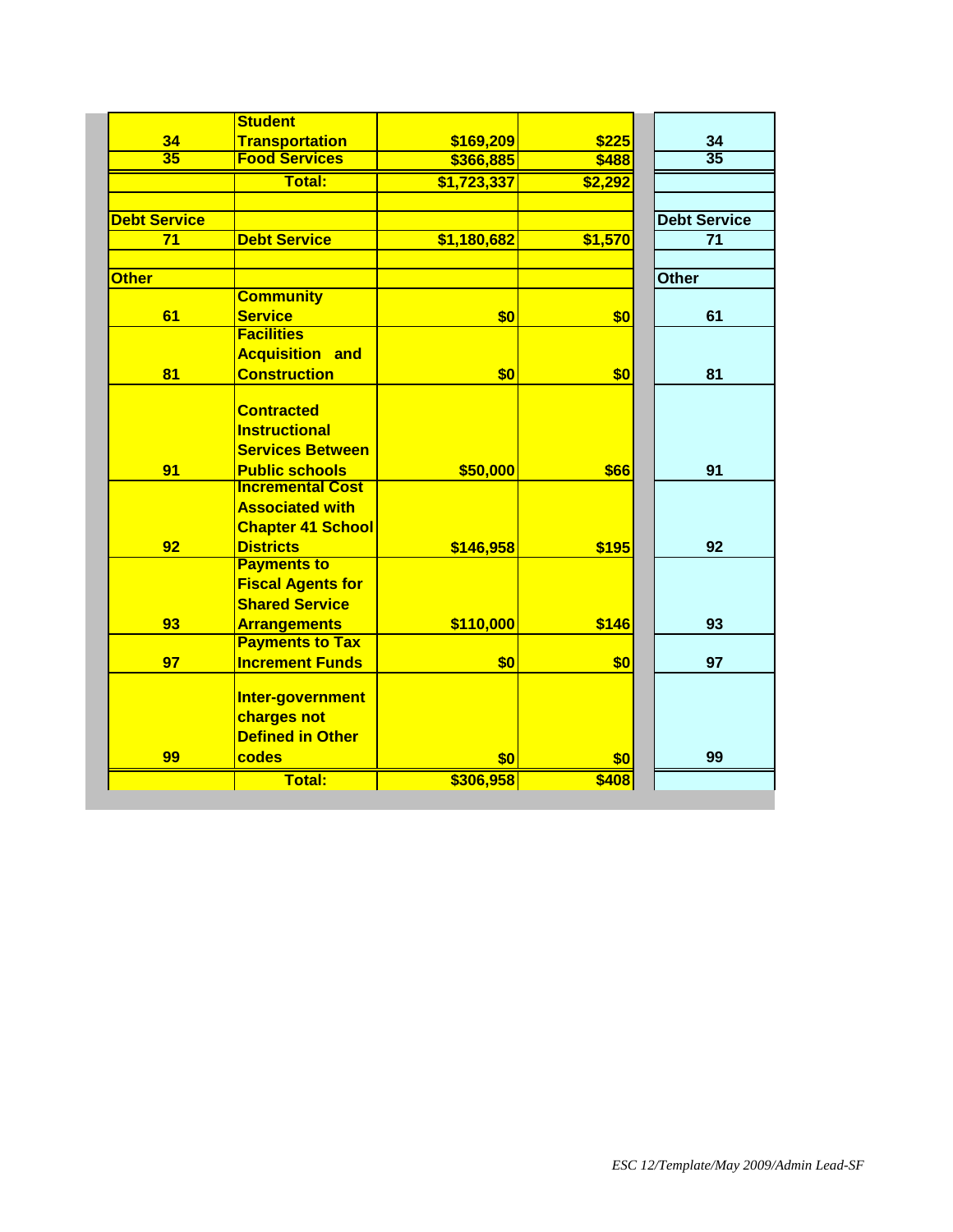## **REFUGIO ISD**

| 2016 - 17 "Proposed" Budget    |                     |                          |  |  |
|--------------------------------|---------------------|--------------------------|--|--|
|                                | <b>Aggregrate</b>   | <b>Per Pupil</b>         |  |  |
|                                | <b>Expenditures</b> | <b>Expenditures</b>      |  |  |
|                                |                     |                          |  |  |
| <b>Instruction</b>             | \$3,893,457         | \$5,177                  |  |  |
| <b>Instructional</b>           |                     |                          |  |  |
| <b>Resources, Media</b>        |                     |                          |  |  |
| <b>Services</b>                | \$95,177            | \$127                    |  |  |
|                                |                     |                          |  |  |
| <b>Curriculum</b>              |                     |                          |  |  |
| <b>Development &amp; Staff</b> |                     |                          |  |  |
| <b>Development</b>             | \$2,200             | \$3                      |  |  |
|                                |                     |                          |  |  |
| <b>Payment to Juvenile</b>     |                     |                          |  |  |
| <b>Justice AEP</b>             | \$0                 | \$0                      |  |  |
| Total:                         | \$3,990,834         | \$5,307                  |  |  |
|                                |                     |                          |  |  |
|                                |                     |                          |  |  |
|                                |                     |                          |  |  |
| <b>Instructional</b>           |                     |                          |  |  |
| Leadership                     | \$78,566            | \$104                    |  |  |
|                                |                     |                          |  |  |
| <b>School Leadership</b>       | \$450,841           | \$600                    |  |  |
| Guidance &                     |                     |                          |  |  |
| Counseling,                    |                     |                          |  |  |
| <b>Evaluation</b>              |                     |                          |  |  |
|                                | \$157,827           | \$210                    |  |  |
|                                | \$0                 |                          |  |  |
| <b>Social Work Services</b>    |                     | \$0<br>$\overline{$131}$ |  |  |
| <b>Health Services</b>         | \$98,491            |                          |  |  |
| Co-curricular/Extra-           |                     |                          |  |  |
| curricular Activities          |                     |                          |  |  |
|                                | \$542,655           | \$722                    |  |  |
| <b>Total</b>                   | \$1,328,380         | \$1,766                  |  |  |
|                                |                     | \$O                      |  |  |
|                                |                     |                          |  |  |
|                                |                     |                          |  |  |
|                                |                     | \$0                      |  |  |
| General                        |                     |                          |  |  |
| <b>Administration</b>          | \$470,067           | \$625                    |  |  |
|                                |                     |                          |  |  |
|                                |                     |                          |  |  |
|                                |                     |                          |  |  |
|                                |                     |                          |  |  |
| <b>Plant Maintenance &amp;</b> |                     |                          |  |  |
| <b>Operations</b>              | \$1,043,116         | \$1,387                  |  |  |
| <b>Security and</b>            |                     |                          |  |  |
| <b>Monitoring</b>              | \$46,500            | \$62                     |  |  |
| <b>Data Processing</b>         | \$30,300            | \$40                     |  |  |